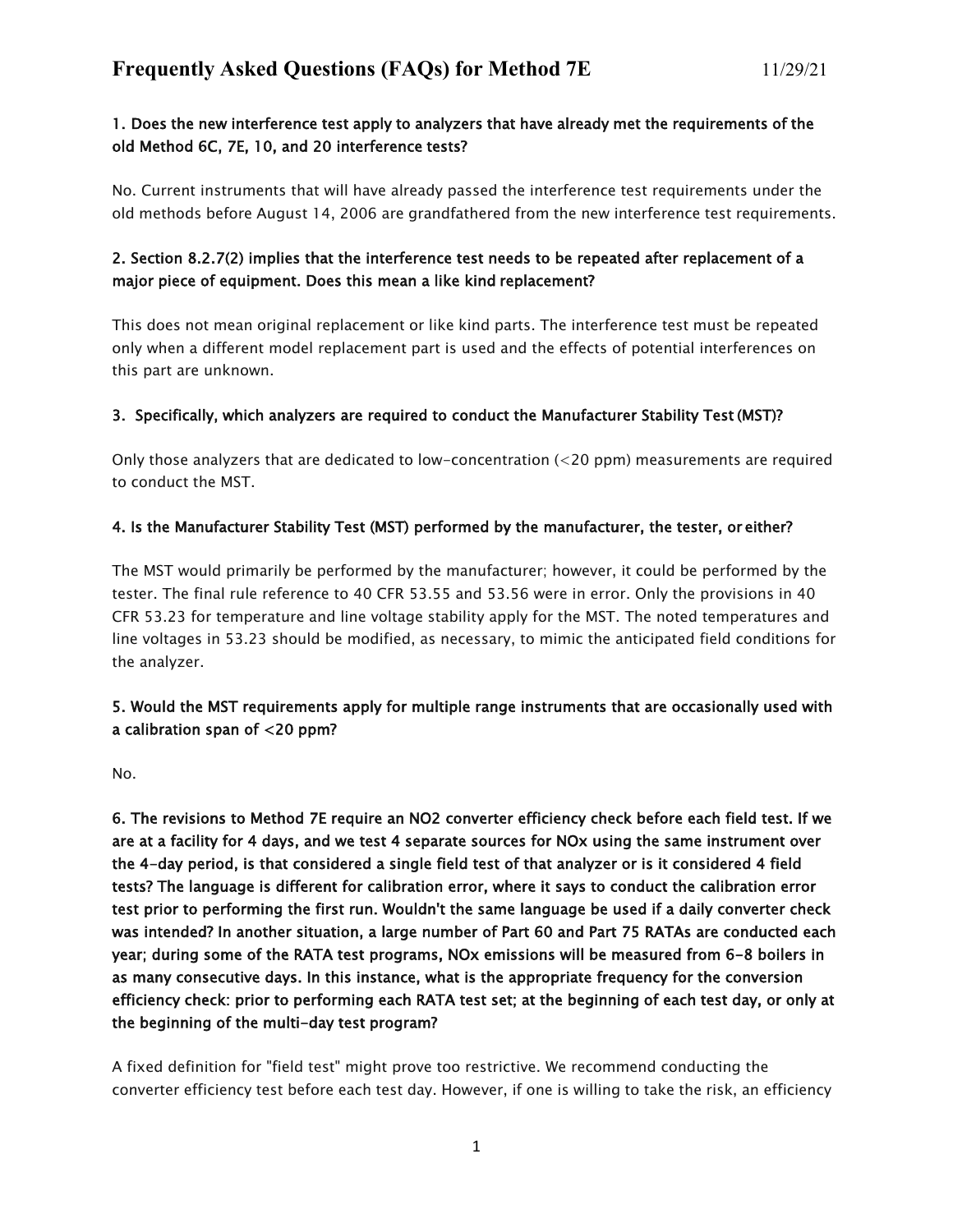test at the end of several days of testing is acceptable if the final efficiency check passes. If such a final test is failed, the data is invalidated beyond the last day the last converter test was passed.

## 7. Method 7E requires that the converter efficiency test for dilution systems be completed at a point in the sample system prior to dilution. Can this be changed to allow for direct injection to the analyzer, as per non-dilution systems?

Yes, this inadvertent requirement will be corrected in the future correction notice.

8. Section 10.0 requires that analyzers be calibrated for all species of NOx that they detect. If your analyzer measures NO and NO2 separately, then you must use NO and NO2 calibration gases. Can an NO protocol gas (calibration gas that is certified for NO2) be used for calibration if the NO2 concentration is on the certification? There is a limited supply of NO2 calibration gas; however, one can obtain an analysis for total NOx which will give a good indication of this certified value.

The following answer only applies to analyzers that are used to measure NOx. Remember Method 7E is a procedure for measuring NOx in stationary source emissions, and not NO and/or NO2 by themselves. In response to the question above, section 10.0 states that an analyzer must be calibrated for all the species of NOx that it detects. Therefore, if an instrument measures NO and NO2 and does not have a converter, then it must be calibrated with a calibration gas containing both NO and NO2. Additionally, the language in section 3.3 defines a calibration gas as a gas mixture containing NOx at a known concentration. Based on this, a gas cylinder with a certified concentration for both NO and NO2 or a cylinder containing both NO and NO2 with a certified concentration for total NOx is acceptable for calibrating instruments that measure NO and NO2 separately.

9. Currently, the lowest EPA protocol calibration gases we are aware that can be made are: 1. S02 - 5 ppm 2. N0 - 1 ppm 3. C0 - 1 ppm 4. C02 - 1000 ppm 5. 02 - 0.2% The problem is that NIST currently does not have a zero standard from which we are allowed to create a zero protocol as required under the requirements to create a protocol gas. It is important for the testers to understand that the ranges listed above are the lowest ranges in EPA Protocol gases that are available. A tester could order a non-protocol zero gas to use as the low range (0-20%) calibration gas and find that the test is not valid because the gas is not of the appropriate quality.

In expanding the low-concentration calibration gas range from "zero gas" to "low-level gas," we retained the allowance to use zero gas. Not explaining that a zero gas did not have to be of traceability protocol quality was an inadvertent omission. We will correct this in Method 7E and require that zero gas meet the requirements for "zero material" in 40 CFR 72.2. These zero gas requirements limit: NOx, SO2, or THC  $< 0.1$  CO  $< 1$  ppm CO2  $< 400$  ppm

# 10. Please confirm my understanding of the new calibration concentrations: High Level Gas = 20- 100 percent of the calibration span Mid Level Gas = 40-60 percent of the calibration span Low Level  $Gas = Less than 20 percent of the calibration span$

Only your understanding of the high-level gas is incorrect. The high-level gas concentration is equivalent to and sets the calibration span. Section 7.1.1 directs the high-level gas be chosen such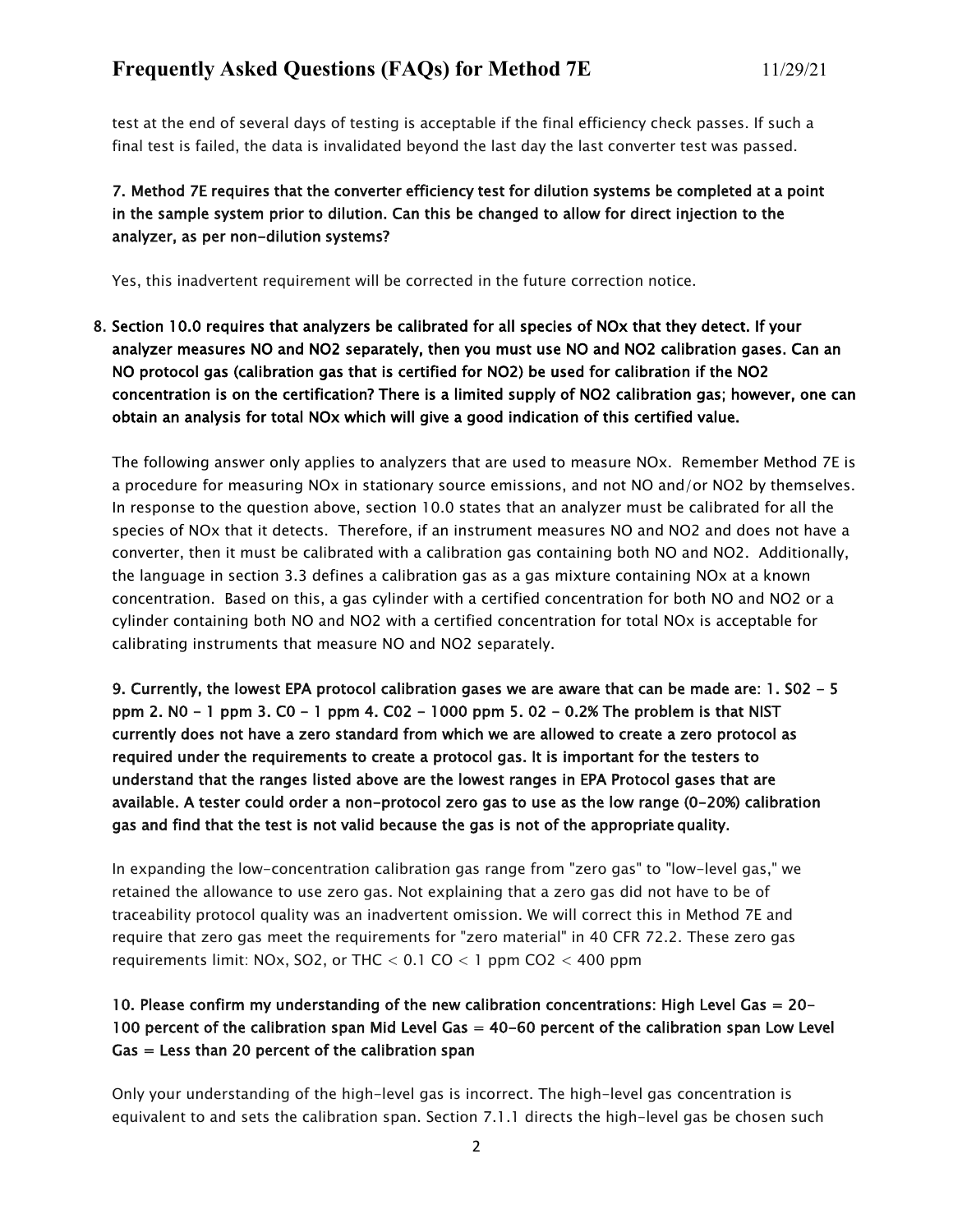# **Frequently Asked Questions (FAQs) for Method 7E** 11/29/21

that the emission measurements fall between 20 to 100 percent of this high calibration gas (which is the same as the calibration span). The mid-level gas will then be 40-60% of this high-level concentration (or calibration span) and the low-level gas will be less than 20% of this high-level concentration (or calibration span). One may choose a zero gas as the low-level gas.

## 11. Method 7E specifies an NO2 gas of 40-60 ppmv for converter efficiency tests. Would itbe allowable to use a lower concentration on a case-by-case basis?

Yes. Approval would be required on a case-by-case basis.

12. Method 7E states that sample flow rate must be maintained within 10 percent of the flow rate used during system bias tests, and that sample components must be maintained below the dew point of the gas. Will testers be required to document these variables?

Documentation is recommended.

13. Method 7E requires that the particulate filter be included in system bias tests. Will using an instack filter and flood-the-probe approach to performing system bias tests be allowed?

Yes, as long as the filter is made of a non-reactive material.

### 14. If Methods 3A, 6C and 7E are used to test for multiple gaseous species (i.e., pollutants and/or diluents) at a site, is a stratification test required for each gas?

In some cases, yes. Section 8.1.1 of Method 7E states:

"Unless otherwise specified in an applicable regulation or by the Administrator, when this method is used to determine compliance with an emission standard, conduct a stratification test as described in section 8.1.2 to determine the sampling traverse points to be used…."

Further, Section 8.1.2 of Method 7E says to:

"Perform a stratification test at each test site to determine the appropriate number of sample traverse points. If testing for multiple pollutants or diluents at the same site, <sup>a</sup> stratification test using only one pollutant or diluent satisfies this requirement."

In other words, it is acceptable to perform a stratification test using only one pollutant or diluent when performing a stack test to determine compliance with an emission standard, *as long as no* other requirement is specified by an applicable regulation, or by the Administrator.

Please note that while this methodology for determining the number and layout of sampling points may be acceptable for stack testing purposes when no other applicable requirement exists, it is not to be followed when using Methods 7E, 6C and 3A for the relative accuracy test audits (RATAs) of CEMS. Section 8.1.1 of Method 7E makes this clear: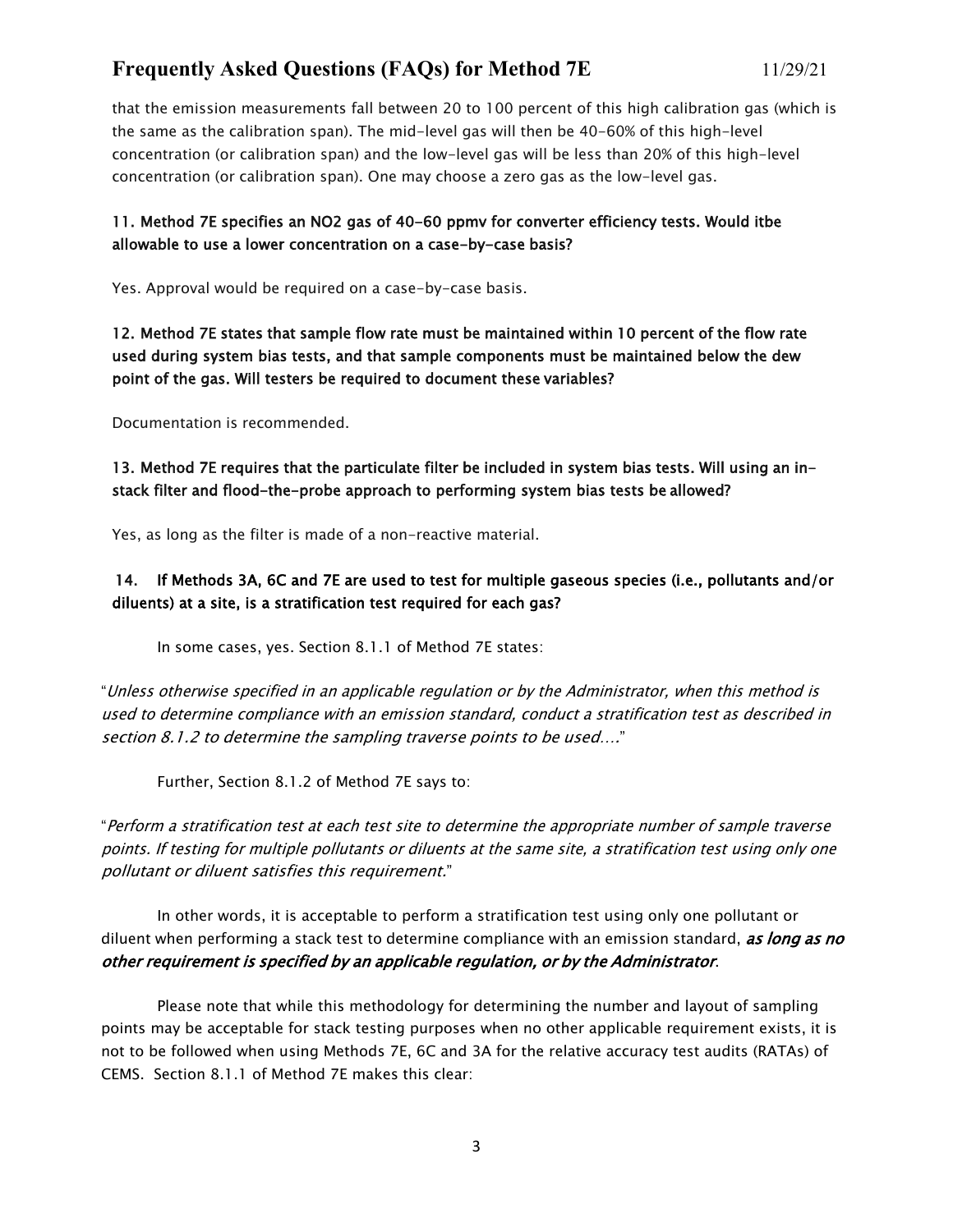# **Frequently Asked Questions (FAQs) for Method 7E** 4/20/20

"For performance testing of continuous emission monitoring systems, follow the sampling site selection and traverse point layout procedures described in the appropriate performance specification or applicable regulation (e.g., Performance Specification 2 in appendix B to this part)."

Therefore, when Methods 7E, 6C, and 3A are used for Part 60 RATAs, the number and location of the reference method sampling points must be determined according to section 8.1.3 of Performance Specification 2 (PS 2), and for the RATAs of Part 75 CEMS, the procedures in section 6.5.6 of Appendix A to Part 75 must be followed. The traverse point layout and stratification test procedures in PS 2 are similar, though not identical, to those in section 8.1 of Method 7E. However, the corresponding procedures in sections 6.5.6 of Part 75, Appendix A differ significantly from those in Method 7E. One key difference being that when multiple pollutants and/or diluents are tested, the stratification test described in section 6.5.6 of Part 75, Appendix A must be performed for each pollutant and diluent gas, therefore, testing only one gaseous species is not acceptable under Part 75.

#### 15. Should Equation 7E-4 be divided by CS and multiplied by 100?

No, it is already expressed as a percentage of CS.

### 16. Equation 7E-5 only works when a zero gas is used as the low-level calibration gas. Can the equation in old Method 3C be used when a non-zero calibration gas is used?

Yes. Equation 3A-1 in old Method 3A should be used when a non-zero low-level calibration gas is used. This equation will be added to Method 7E in the correction notice.

## 17. When we use new Equation 7E-9, we obtain results that are inordinately high. Is there an error in this equation?

Equation 7E-9 is incorrect. The equation should be a determination of how NOx final differs from NOx peak after the 30-minute converter evaluation period. The correct equation should be Eff NO2  $=$  NOx peak - NOx final / NOx peak x 100. The current equation is a mistaken attempt to calculate the conversion efficiency of the converter without knowing the concentration of the test gas.

#### 18.We do not understand the purpose of Paragraphs 16.2.2(2) and (3). Can you clarify their intent?

Paragraphs 16.2.2(2) and (3) were inadvertent inclusions in the rulemaking and do not make sense in the context of the converter efficiency test. These two paragraphs should be ignored; they will be deleted in the correction notice.

#### 19. Do the test gases in the interference test have to be NIST traceable?

No.

## 20. Are ambient-level analyzers used in conjunction with dilution probes required to pass the manufacturer's stability test?

No. Ambient analyzers are grandfathered from this requirement. They are already designed to meet